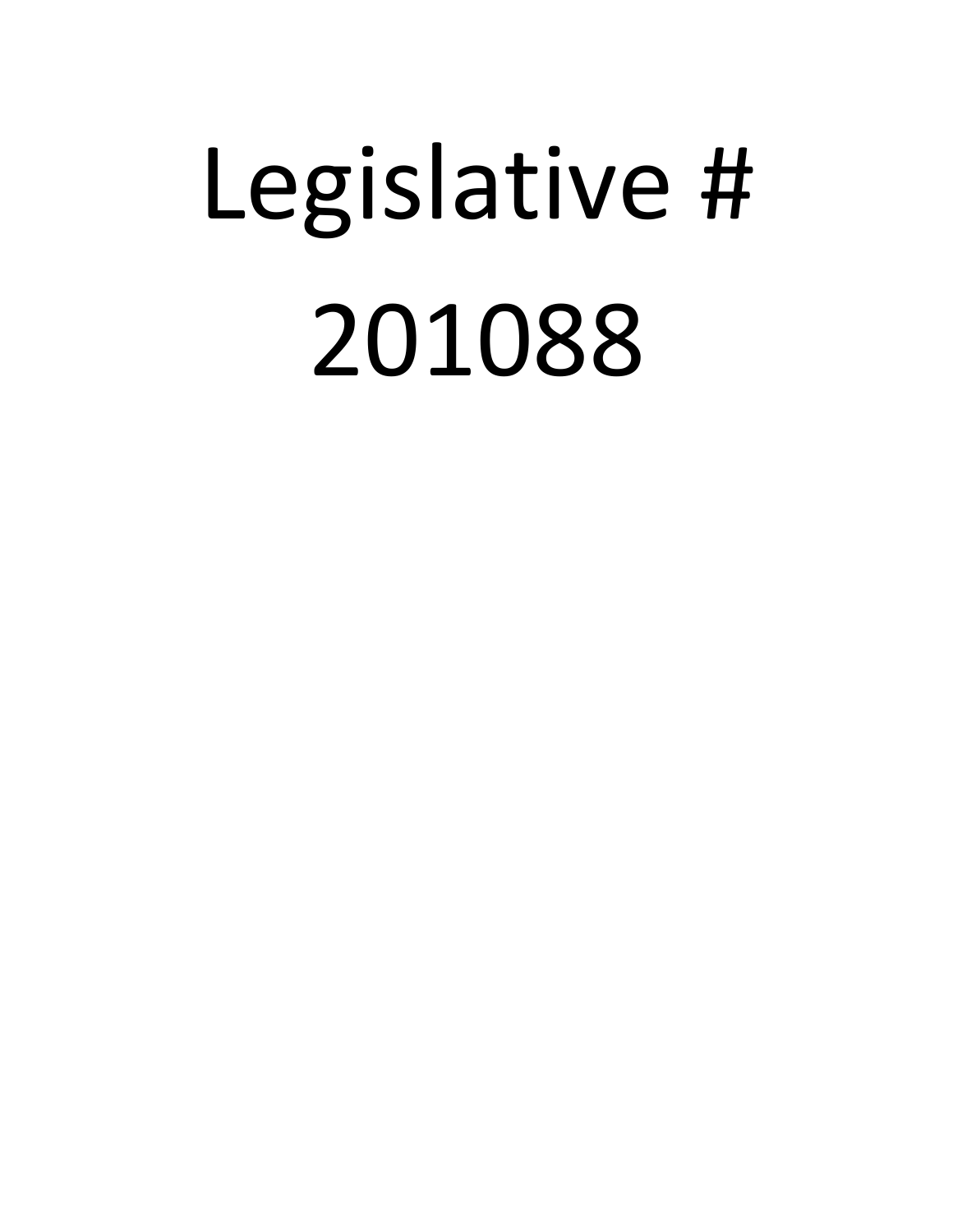| 1                                    | <b>ORDINANCE NO. 201088</b>                                                                                                                                                                                                                                                                                                                                                                                          |
|--------------------------------------|----------------------------------------------------------------------------------------------------------------------------------------------------------------------------------------------------------------------------------------------------------------------------------------------------------------------------------------------------------------------------------------------------------------------|
| 2<br>3<br>4<br>5<br>6<br>7<br>8<br>9 | An ordinance of the City of Gainesville, Florida, amending<br>Section 8-88, Article V (Fair Housing), of Chapter 8 of the Code<br>of Ordinances; providing for additional protections from<br>discrimination in housing related to lawful source of income;<br>providing directions to the codifier; providing a severability<br>clause; providing a repealing clause; and providing an<br>immediate effective date. |
| 10<br>11                             | <b>WHEREAS</b> , at least 10 days' notice has been given once by publication in a newspaper                                                                                                                                                                                                                                                                                                                          |
| 12                                   | of general circulation notifying the public of this proposed ordinance and of public hearings to be                                                                                                                                                                                                                                                                                                                  |
| 13                                   | held in the City Commission Auditorium, City Hall, City of Gainesville; and                                                                                                                                                                                                                                                                                                                                          |
| 14                                   | <b>WHEREAS</b> , the public hearings were held pursuant to the published notice described at                                                                                                                                                                                                                                                                                                                         |
| 15                                   | which hearings the parties in interest and all others had an opportunity to be and were, in fact                                                                                                                                                                                                                                                                                                                     |
| 16                                   | heard.                                                                                                                                                                                                                                                                                                                                                                                                               |
| 17                                   | NOW, THEREFORE, BE IT ORDAINED BY THE CITY COMMISSION OF THE                                                                                                                                                                                                                                                                                                                                                         |
| 18                                   | <b>CITY OF GAINESVILLE, FLORIDA:</b>                                                                                                                                                                                                                                                                                                                                                                                 |
| 19                                   | <b>Section 1.</b> Article V, Section 8-88 of Chapter 8 - Discrimination, is hereby amended as                                                                                                                                                                                                                                                                                                                        |
| 20                                   | follows:                                                                                                                                                                                                                                                                                                                                                                                                             |
| 21                                   | Sec. 8-88. Prohibition of discrimination in the sale or rental of housing.                                                                                                                                                                                                                                                                                                                                           |
| 22                                   | (a) Except as provided in section 8-94, it shall be unlawful and a discriminatory housing                                                                                                                                                                                                                                                                                                                            |
| 23                                   | practice for an owner, or any other person engaging in a real estate transaction, or for a real                                                                                                                                                                                                                                                                                                                      |
| 24                                   | estate broker, as defined in this chapter:                                                                                                                                                                                                                                                                                                                                                                           |
| 25                                   | (1)<br>To refuse to sell, purchase, rent or lease, or otherwise deny or withhold any                                                                                                                                                                                                                                                                                                                                 |
| 26                                   | housing accommodation from a person or to evict a person because of such                                                                                                                                                                                                                                                                                                                                             |
| 27                                   | person's protected status or characteristic;                                                                                                                                                                                                                                                                                                                                                                         |
|                                      |                                                                                                                                                                                                                                                                                                                                                                                                                      |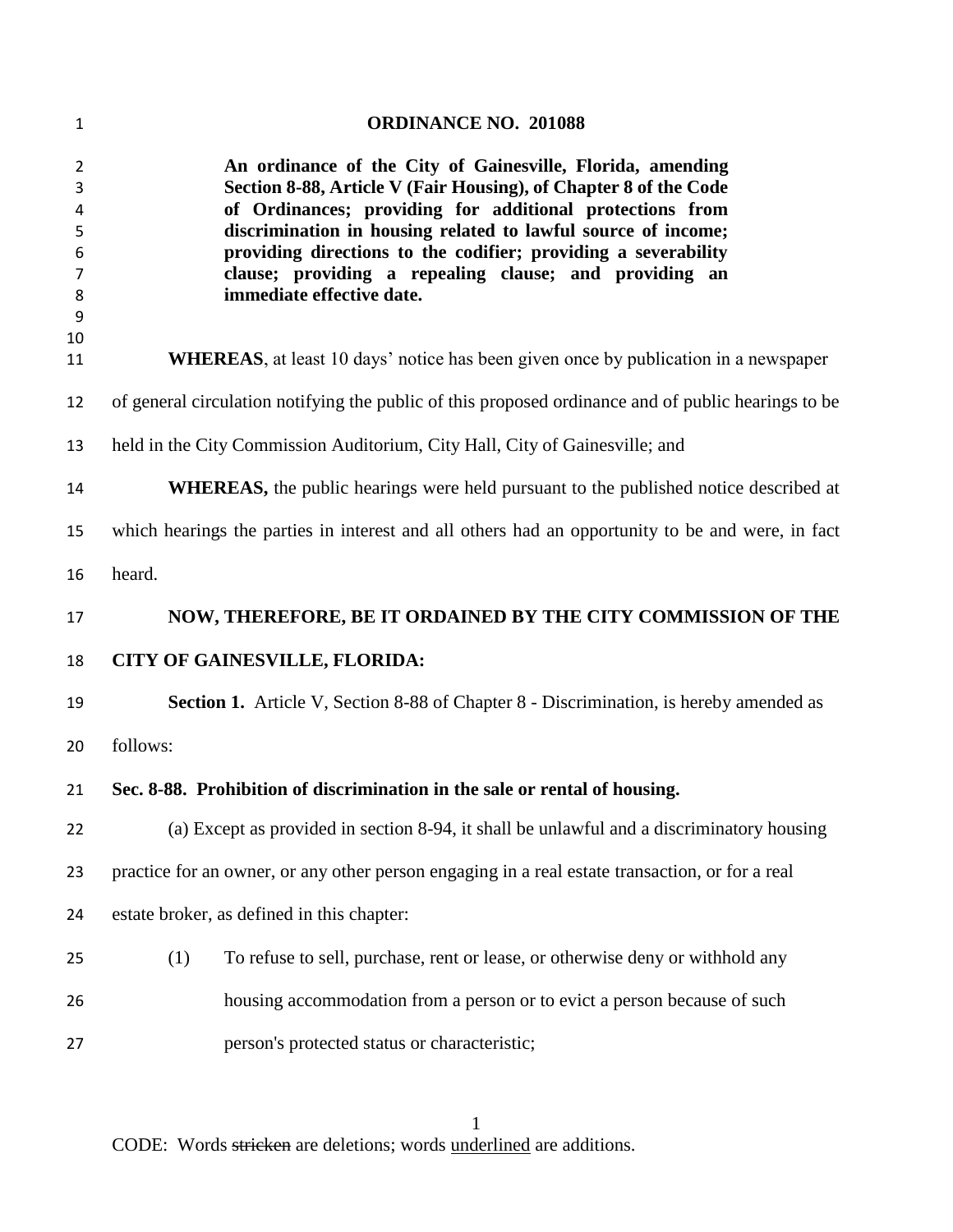| 28 | (2) | To evict a person from or to refuse to negotiate with a person for the sale,          |
|----|-----|---------------------------------------------------------------------------------------|
| 29 |     | purchase, rental, assignment or other transfer of the title, leasehold or other       |
| 30 |     | interest in any housing facility because of such person's protected status or         |
| 31 |     | characteristic;                                                                       |
| 32 | (3) | To refuse to receive or transmit a bona fide offer to sell, purchase, rent or lease   |
| 33 |     | any housing facility from or to a person because of such person's protected status    |
| 34 |     | or characteristic;                                                                    |
| 35 | (4) | To discriminate against any person in the terms, conditions or privileges of the      |
| 36 |     | sale, purchase, rental, assignment or other transfer of any housing facility, or in   |
| 37 |     | the furnishing of facilities or services in connection therewith, because of a        |
| 38 |     | protected status or characteristic;                                                   |
| 39 | (5) | To represent to any person that any housing facility is not available for inspection, |
| 40 |     | sale, purchase, rental or lease, assignment or other transfer when in fact it is so   |
| 41 |     | available, or to refuse to permit a person to inspect any housing facility, because   |
| 42 |     | of such person's protected status or characteristic when such a dwelling is in fact   |
| 43 |     | available to persons who are financially qualified;                                   |
| 44 | (6) | To make, as part of a process or pattern of discouraging the purchase, sale, rental,  |
| 45 |     | occupancy or other use of any housing facility in a particular block, area or         |
| 46 |     | neighborhood of the city, any representation to a person known to be a                |
| 47 |     | prospective purchaser, seller or renter that such a block, area or neighborhood       |
| 48 |     | may undergo, is undergoing or has undergone a change in composition with              |
| 49 |     | respect to a protected status or characteristic;                                      |
| 50 | (7) | To induce, or attempt to induce, a person to transfer any interest in a housing       |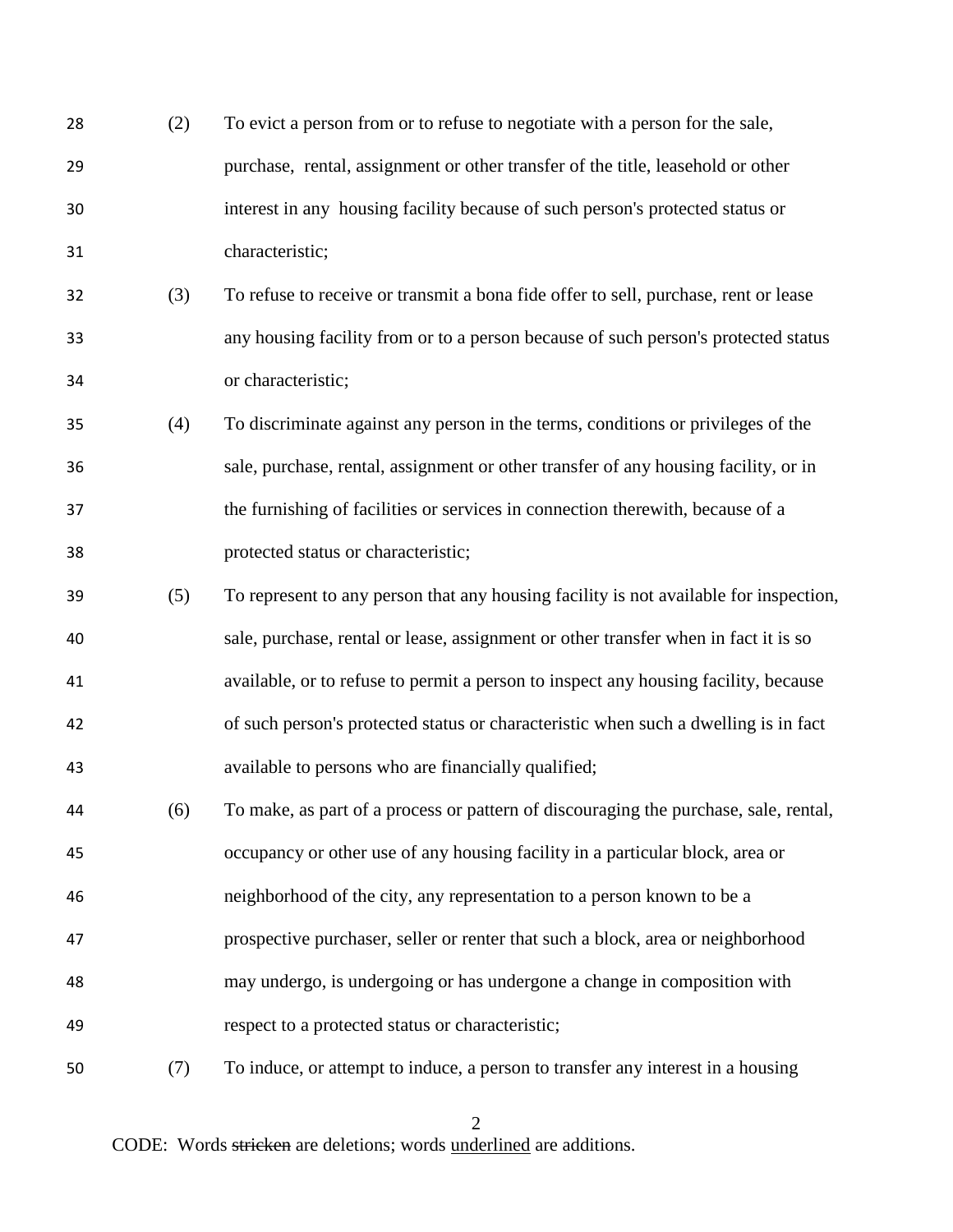facility by representations regarding the existing or potential proximity of real property owned, used or occupied by a person of a particular protected status or characteristic;

- (8) To promote, induce or influence, or attempt to promote, induce or influence, by the use of postal cards, letters, circulars, telephone calls, visitation or any other means, directly or indirectly, a person to sell, list for sale, remove from listing, rent, assign, transfer or otherwise, any housing facility by referring, as a part of the pattern or process of inciting neighborhood unrest, community tension or fear of change in composition in a block, street, neighborhood or area of the city by creating or playing upon fear, by representing that the presence or anticipated presence in that area of persons of any particular protected status or characteristic will or may result in the lowering of property values in the area, the increase in criminal or anti-social behavior in the area, or a decline in the quality of the schools serving the area;
- (9) To engage in, or hire or conspire with others to engage in, acts or activities of any nature, the purpose of which is to harass, degrade, embarrass or cause economic loss to a person who has provided or offered to provide housing facilities or services to any person, regardless of protected status or characteristic;
- (10) To engage in, or hire or conspire with others to engage in, acts or activities of any nature, the purpose of which is to harass, degrade, embarrass or cause economic loss to a person who has purchased or leased, or contracted to purchase or lease, any housing facility or service because of such person's protected status or characteristic;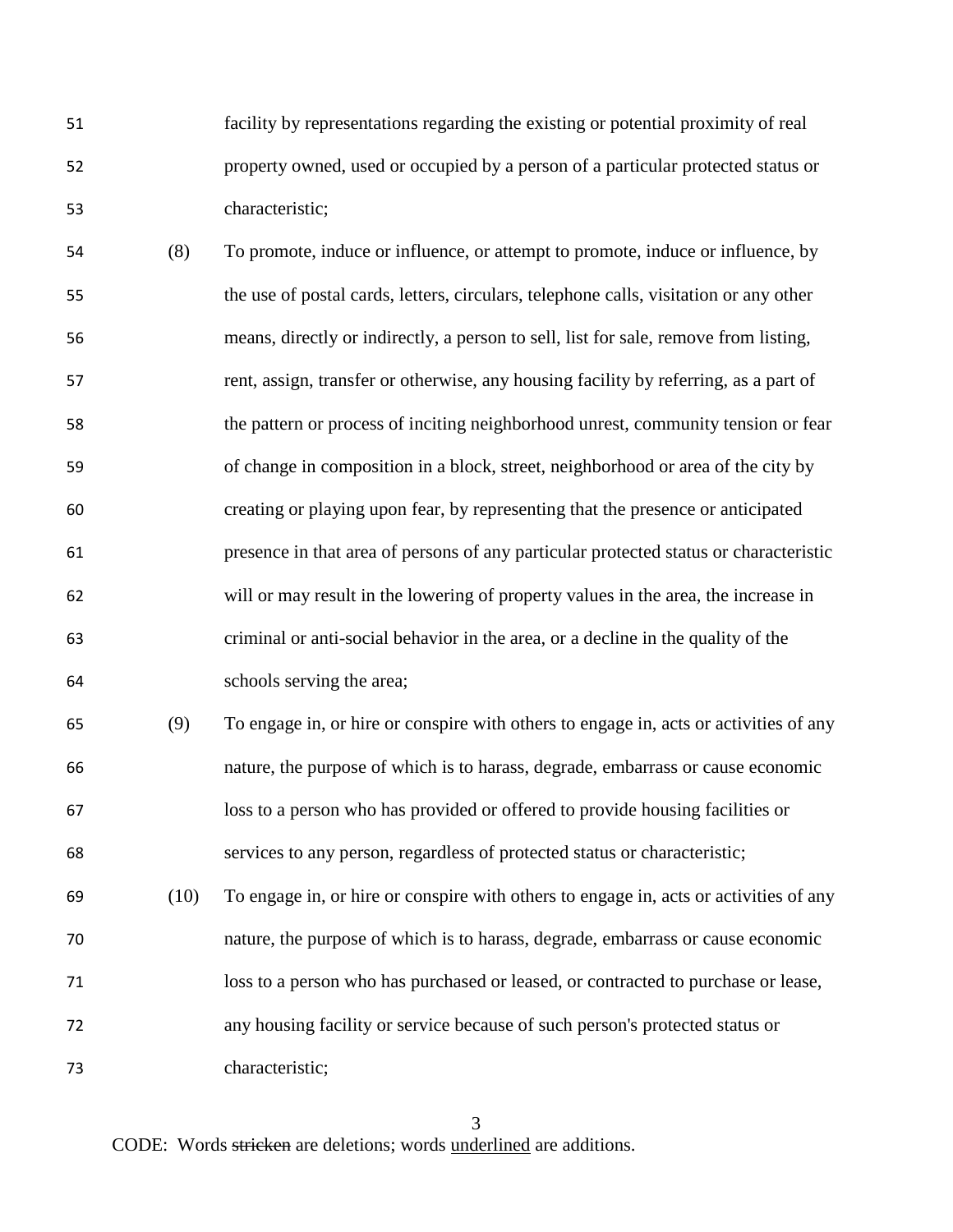| 74 | (11) | To require or request that any tenant, prospective tenant, occupant, prospective          |
|----|------|-------------------------------------------------------------------------------------------|
| 75 |      | occupant, or guest of the residential rental property disclose or make any                |
| 76 |      | statement, representation, or certification concerning his or her citizenship status;     |
| 77 |      | <b>or</b>                                                                                 |
| 78 | (12) | To disclose to any person or entity information regarding or relating to citizenship      |
| 79 |      | status of any tenant, prospective tenant, occupant, or prospective occupant of the        |
| 80 |      | residential rental property for the purpose of harassing or intimidating a tenant,        |
| 81 |      | prospective tenant, occupant, or prospective occupant, retaliating against a tenant       |
| 82 |      | or occupant for the exercise of his or her rights, influencing a tenant or occupant       |
| 83 |      | to vacate a dwelling, or recovering possession of the dwelling.                           |
| 84 |      | (b) This section does not prohibit an owner or any other person engaging in a real estate |
| 85 |      | transaction, or a real estate broker, from doing either of the following:                 |
| 86 | (1)  | Complying with any legal obligation under state or federal law, including, but not        |
| 87 |      | limited to, any legal obligation(s) under any state or federal government                 |
| 88 |      | program(s) that provide for rent limitations or rental assistance to a qualified          |
| 89 |      | tenant, or a subpoena, warrant, or other order issued by a court.                         |
| 90 | (2)  | Requesting information or documentation necessary to determine or verify the              |
| 91 |      | financial or background qualifications of a prospective tenant, or to determine or        |
| 92 |      | verify the identity of a prospective tenant or prospective occupant.                      |
| 93 |      | (c) Except as provided in section 8-94:                                                   |
| 94 | (1)  | It is unlawful to discriminate in the sale or rental of, or to otherwise make             |
| 95 |      | unavailable or deny, a dwelling to any buyer or renter because of a disability of:        |
| 96 |      | That buyer or renter;<br>a.                                                               |
|    |      |                                                                                           |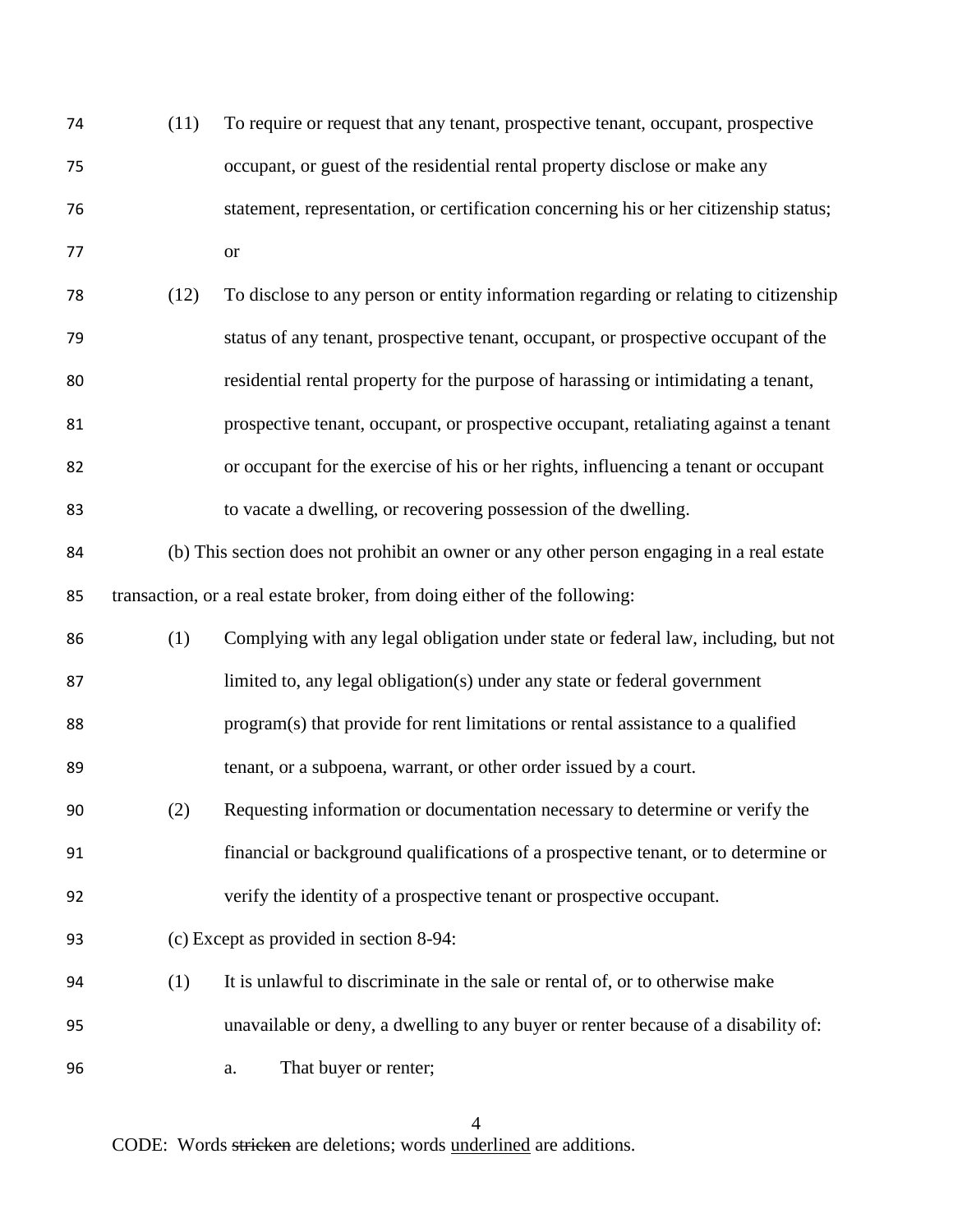| 97  |     | b.             | A person residing in or intending to reside in that dwelling after it is sold,           |
|-----|-----|----------------|------------------------------------------------------------------------------------------|
| 98  |     |                | rented or made available; or                                                             |
| 99  |     | $\mathbf{C}$ . | Any person associated with the buyer or renter.                                          |
| 100 | (2) |                | It is unlawful to discriminate against any person in the terms, conditions or            |
| 101 |     |                | privileges of sale or rental of a dwelling or in the provision of services or facilities |
| 102 |     |                | in connection with such dwelling, because of a disability of:                            |
| 103 |     | a.             | That buyer or renter;                                                                    |
| 104 |     | b.             | A person residing in or intending to reside in that dwelling after it is sold,           |
| 105 |     |                | rented or made available; or                                                             |
| 106 |     | $\mathbf{c}$ . | Any person associated with the buyer or renter.                                          |
| 107 | (3) |                | For purposes of subsections (1) and (2), discrimination includes:                        |
| 108 |     | a.             | A refusal to permit, at the expense of the disabled person, reasonable                   |
| 109 |     |                | modifications of existing premises occupied or to be occupied by such                    |
| 110 |     |                | person if such modifications may be necessary to afford such person full                 |
| 111 |     |                | enjoyment of the premises, except that, in the case of rental, the landlord              |
| 112 |     |                | may, where it is reasonable to do so, condition permission for a                         |
| 113 |     |                | modification on the renter agreeing to restore the interior of the premises              |
| 114 |     |                | to the condition that existed before the modification, reasonable wear and               |
| 115 |     |                | tear excepted.                                                                           |
| 116 |     | b.             | A refusal to make reasonable accommodations in rules, policies, practices                |
| 117 |     |                | or services when such accommodations may be necessary to afford such                     |
| 118 |     |                | person equal opportunity to use and enjoy a dwelling.                                    |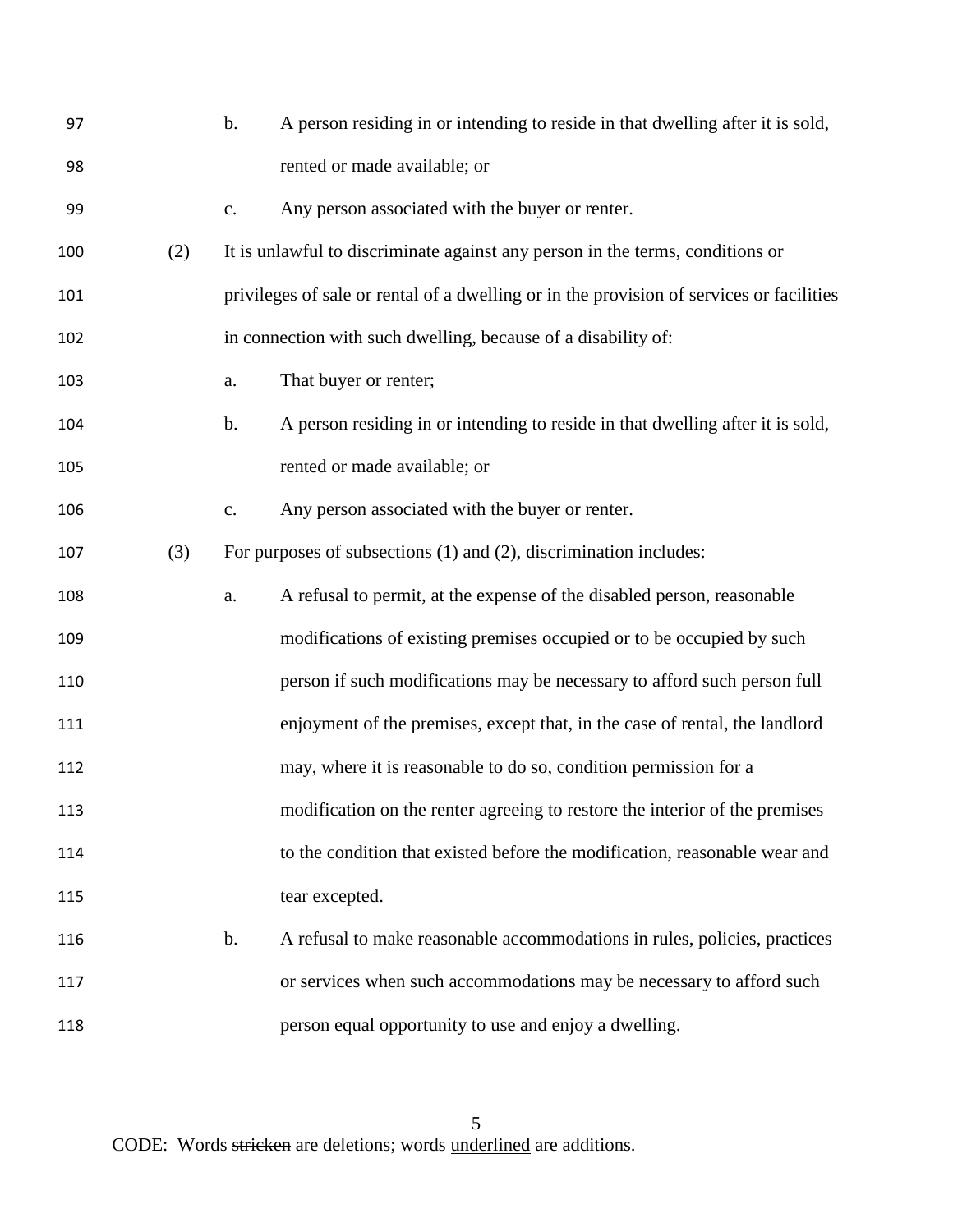| 119 |     | Covered multifamily dwellings as defined herein which are intended for<br>$\mathbf{C}$ . |
|-----|-----|------------------------------------------------------------------------------------------|
| 120 |     | first occupancy after the effective date of the ordinance from which this                |
| 121 |     | section is derived [November 2, 1992] shall be designed and constructed                  |
| 122 |     | to have at least one building entrance on an accessible route unless it is               |
| 123 |     | impractical to do so because of the terrain or unusual characteristics of the            |
| 124 |     | site. Such buildings shall also be designed and constructed in such a                    |
| 125 |     | manner that:                                                                             |
| 126 |     | 1. The public use and common use portions of such dwellings are readily                  |
| 127 |     | accessible to and usable by disabled persons.                                            |
| 128 |     | 2. All doors designed to allow passage into and within all premises                      |
| 129 |     | within such dwellings are sufficiently wide to allow passage by a                        |
| 130 |     | person in a wheelchair.                                                                  |
| 131 |     | All premises within such dwelling contain the following features of<br>3.                |
| 132 |     | adaptive design:                                                                         |
| 133 |     | (a) An accessible route into and through the dwelling.                                   |
| 134 |     | (b) Light switches, electrical outlets, thermostats and other                            |
| 135 |     | environmental controls in accessible locations.                                          |
| 136 |     | (c) Reinforcements in bathroom walls to allow later installation of                      |
| 137 |     | grab bars.                                                                               |
| 138 |     | (d) Usable kitchens and bathrooms such that a person in a wheelchair                     |
| 139 |     | can maneuver about the space.                                                            |
| 140 | (4) | Compliance with the appropriate requirements of the American National                    |
| 141 |     | Standards Institute for buildings and facilities providing accessibility and usability   |
|     |     |                                                                                          |

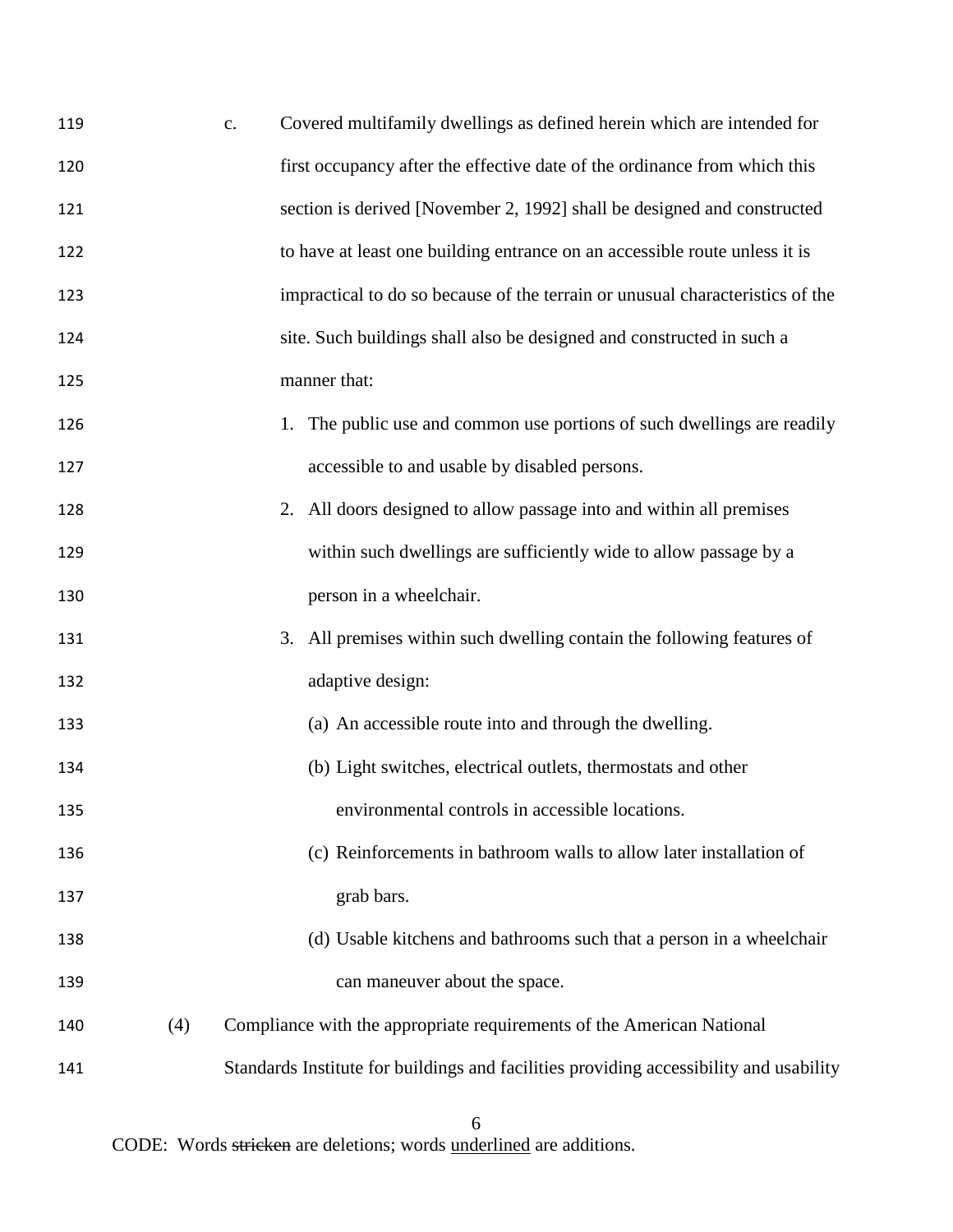| 142        | for physically disabled people, commonly cited as ANSI A117.1 1986, suffices to                   |  |  |  |
|------------|---------------------------------------------------------------------------------------------------|--|--|--|
| 143        | satisfy the requirements of subparagraph (3).                                                     |  |  |  |
| 144        | (d) Lawful Source of Income. With respect to the Housing Choice Voucher Program or                |  |  |  |
| 145        | "Section 8," a landlord or any agent of a landlord may only consider the portion of the rent that |  |  |  |
| 146        | the voucher holder is required to pay out-of-pocket (as determined by the local housing authority |  |  |  |
| 147        | issuing the voucher) in any rent-to-income financial qualification calculation.                   |  |  |  |
| 148        | <b>Section 2.</b> It is the intention of the City Commission that the provisions of Section 1 of  |  |  |  |
| 149        | this ordinance shall become and be made a part of the Code of Ordinances of the City of           |  |  |  |
| 150        | Gainesville, Florida, and that the sections and paragraphs of this Ordinance may be renumbered    |  |  |  |
| 151        | or re-lettered in order to accomplish such intentions.                                            |  |  |  |
| 152        | Section 3. If any word, phrase, clause, paragraph, section or provision of this ordinance         |  |  |  |
| 153        | or the application hereof to any person or circumstance is held invalid or unconstitutional, such |  |  |  |
| 154        | finding shall not affect the other provisions or applications of the ordinance which can be given |  |  |  |
| 155        | effect without the invalid or unconstitutional provisions or application, and to this end the     |  |  |  |
| 156        | provisions of this ordinance are declared severable.                                              |  |  |  |
| 157        | Section 4. All ordinances or parts of ordinances, in conflict herewith are to the extent of       |  |  |  |
| 158        | such conflict hereby repealed.                                                                    |  |  |  |
| 159        | Section 5. This ordinance shall become effective immediately upon adoption.                       |  |  |  |
| 160        |                                                                                                   |  |  |  |
| 161        |                                                                                                   |  |  |  |
| 162        |                                                                                                   |  |  |  |
| 163        |                                                                                                   |  |  |  |
| 164<br>165 | LAUREN POE, MAYOR                                                                                 |  |  |  |
|            |                                                                                                   |  |  |  |